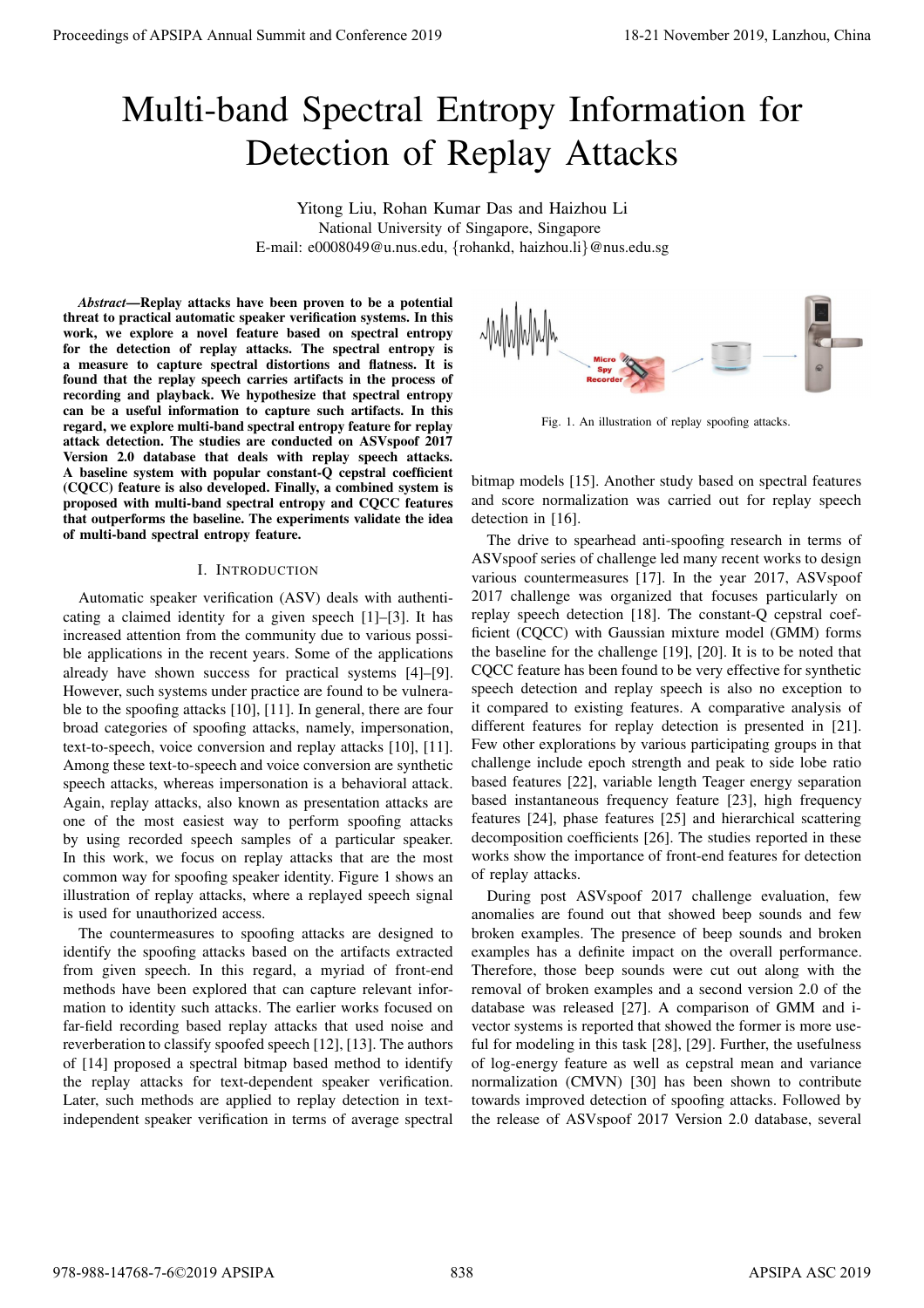investigations have been made to detect replay attacks. Some of these include extended CQCC features [31], modulation spectrum [32], instantaneous phase, excitation source features [33] and low frequency frame normalization [34]. Again, the importance of various long range acoustic features and deep features are shown recently in [35], [36].

The investigations on various countermeasures show that the front-end features are more effective for detection of spoofing attacks. Therefore, we focus on finding novel frontend countermeasure in this work. Most of these existing frontend features capture either magnitude or phase information of the signal with some representation. The replay speech is generated using recorder and a playback device, thus the produced replayed signal possesses the device characteristics as well as the background environment information. The effects thus incurred in the replayed signal have definite impact on the spectrum that can be used as artifacts for discriminating it from genuine speech.

The entropy is originally defined for information sources by Shannon [37]. It plays a central role in the context of pattern classification and information technology as a metric of disorganization or uncertainty in a random variable, such as information and choice. The concept of entropy has been adopted to the field of speech technology to apply in voice activity detection [38] and speech recognition [39], exhibiting significantly improved performance. In this work, we explore a multi-band spectral entropy feature that measures the power spectral flatness of the spectrum to capture the distortions present in replayed speech. The use of multi-band is motivated by effectiveness of various subbands features for spoof detection [40]. The proposed feature is used to extract the formants variations and their temporal locations in the spectrum, which is observed to be different for genuine and replay speech. The studies in this work are conducted on ASVspoof 2017 Version 2.0 corpus for replay speech detection. Proceeding of APSIPA Annual Summit and Conference 2019<br>
The Conference 2019 International Conference 2019 International Conference 2019 International Conference 2019<br>
of these masks censed QQC former E1), mediating  $E = \text{$ 

The rest of the paper is organized as follows. Section II details the multi-band spectral entropy feature. The results and experiments are reported in Section III. Finally, Section IV concludes the work.

## II. MULTI-BAND SPECTRAL ENTROPY

The spectral entropy is a measure to capture the spectral distortions and spectral flatness. It is computed over shortterm processed speech signal. For every frame of the signal, the power spectral density is computed using fast Fourier transform (FFT). The raw spectrum also contains pitch information and therefore it is smoothed by applying a linear filter bank before entropy computation to emphasize the high frequency component. To compute the entropy of a spectrum, the spectrum should be like a probability mass function (PMF), where the area under the spectrum sums up to 1. Therefore, the individual frequency components of the short-term Fourier transform (STFT) spectrum is divided by the sum of all the components to convert the spectrum into a PMF like function.

$$
x_i = \frac{X_i}{\sum_{i=1}^N X_i}
$$
, for  $i = 1$  to N (1)

## Algorithm 1 : Multi-band Spectral Entropy

- 1: Let  $x(n)$  be the input speech signal.
- 2: Pre-process  $x(n)$  by a pre-emphasis filter to obtain  $x_p(n)$ .
- 3: For each short term frame of 20 ms, i.e.,  $x_f$ , multiply it with Hamming window to obtain  $x_h$ .
- 4: Compute FFT for the windowed signal  $x_h$  to obtain  $X(w)$ .
- 5: Compute the power spectral density (PSD) from the FFT, i.e.,  $X(w)$  to obtain  $PSD$  spectrum

$$
PSD = \frac{|X(w)|^2}{N}
$$

- 6: Multiply  $PSD$  with the linear filter bank to obtain  $PSD_l$ .
- 7: For each frequency subband of 200 Hz, convert the  $m$ -th subband spectrum to a PMF like function

$$
psd_i = \frac{PSD_{l_i}}{\sum_{i=1}^{N} PSD_{l_i}},
$$

8: Compute the multi-band spectral entropy  $H(M)$ , where  $M = 1, \ldots, m$ , for every subband from the normalized spectrum  $psd_i$ ,

$$
H(M) = -\sum_{i=1}^{N} psd_i \cdot \log_2(psd_i)
$$

where  $X_i$  is the power spectral density of *i*-th frequency component of the spectrum,  $x = x_1, \ldots, x_N$  is the PMF of the spectrum and  $N$  is the number of points in the spectrum. The normalized spectrum can be treated as a PMF, where the area under the normalized spectrum sums to 1. By converting a spectrum to PMF, the peak capturing property of entropy can be explored. A PMF with sharp peaks will have low entropy, while a PMF with flat distribution will have high entropy. For each frame, the entropy  $H$  is computed from  $x$  as follows [39],

$$
H = -\sum_{i=1}^{N} x_i \cdot \log_2 x_i \tag{2}
$$

The explorations on using entropy from the full-band spectrum is found to be not that effective as it captures only the gross peakiness of the spectrum and cannot resolve the locations for the peaks. Therefore, in order to capture the location of the peaks, the idea of multi-band entropy features was introduced in [41]. The full-band spectrum is divided into several non-overlapping subbands of equal size. Each subband spectrum is then converted into a PMF so that the area under each normalized subband spectrum sums up to 1. Using Equations (1) and (2), the entropy for each subband PMF is separately computed and one entropy value is obtained for each subband. These subband entropy values indicate the presence or absence of peaks in that particular subband. Further, the number of subbands determines the dimensionality of the feature vector. We also note that different components of the entropy feature vector have different dynamic ranges and activation points depending upon occurrence of a peak in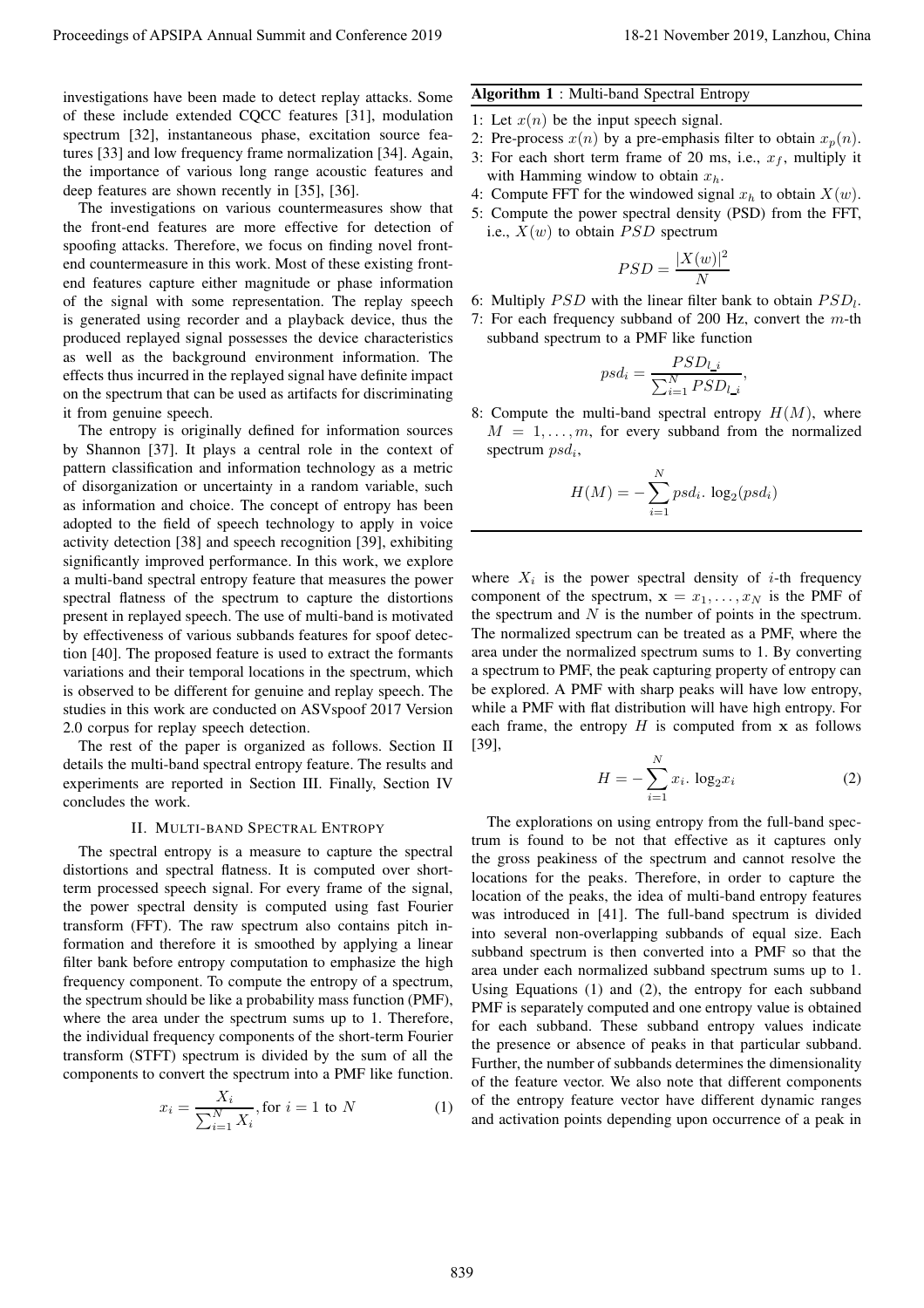

Fig. 2. (a) is waveform of a genuine utterance of "Birthday parties have cupcakes and ice cream", (b) and (c) are corresponding spectrogram and entropy contour. (d) and (g) are waveform of two replayed instances of (a); (e) and (f), (h) and (i) are their corresponding spectrogram and entropy contour, respectively.

a particular subband. Algorithm 1 presents the detailed steps followed to obtain the multi-band spectral entropy feature.

Figure 2 shows the comparison of a genuine speech with its two replayed signal instances taken from ASVspoof 2017 Version 2.0 corpus. On comparing their spectrograms, we observe apparent differences between the genuine and replayed versions. The replayed speech is produced by use of recording and playback device in various environments. Thus, the device and environment characteristics have an impact on the replayed signal. Due to such effects the formant distributions and positions are different in replayed signal from that in the genuine speech signal. It is observed from Figure 2 that there are high frequency contents in the replayed speech instances. These information can play a crucial role as artifacts for detection of replay spoofing attacks. We then observe the entropy contours for the genuine and the replay speech.

Figure 2 (c), (f) and (i) show that the spectral entropy for genuine speech signal has smooth pattern and manages to track most of the formants which are represented by the contour unlike the case with replay speech. For the genuine spectrogram with distinct and clear peaks, the voiced regions of a speech signal induce low entropy and the unvoiced regions produce higher entropy, which results in a high variance of entropy. On the contrary, for the replayed speech signal with noise region introduced by environment, recording and playback devices, the spectrogram has a flatter and more even distribution and the corresponding entropy is obtained with modest amplitude on average. The variance of entropy for the spoofed utterance is comparatively smaller than that of the corresponding genuine speech. This is because the entropy obtained from the voiced and noisy regions do not differ much for the replayed utterance compared to that in genuine speech. Thus, the entropy of a signal can capture useful information that be effective for detection of replay attacks.

## III. EXPERIMENTAL RESULTS AND ANALYSIS

In this section, we discuss the details of the database, experimental setup and the results of various studies conducted for replay speech detection.

### *A. Database*

The ASVspoof 2017 database is constituted by a subset of RedDots data [42] collection and its replay derivatives [27]. The genuine speech is obtained directly from the original corpus and replay attack based speech utterances are replayed versions of the speech from RedDots corpus. The RedDots corpus is designed for text-dependent speaker verification and therefore each utterance has around 2-3 seconds duration. The replay derivatives are generated using various recording and playback devices in different environments. The dataset is designed to contain a diverse range of replay configurations with a unique combination of recording environment, replay and recording device ranging from conditions. The dataset has three non-overlapping subsets, namely, training, development and evaluation set. The train and development set are used to build models and optimize the parameters for the studies. The studies are then to be repeated on the evaluation set for reporting results. Further, there are less number of variabilities in terms of recording configurations in train and development set. On the other hand, the evaluation set has many unseen devices and replay is made in different recording scenarios. Equal error rate (EER) is used as a metric to report the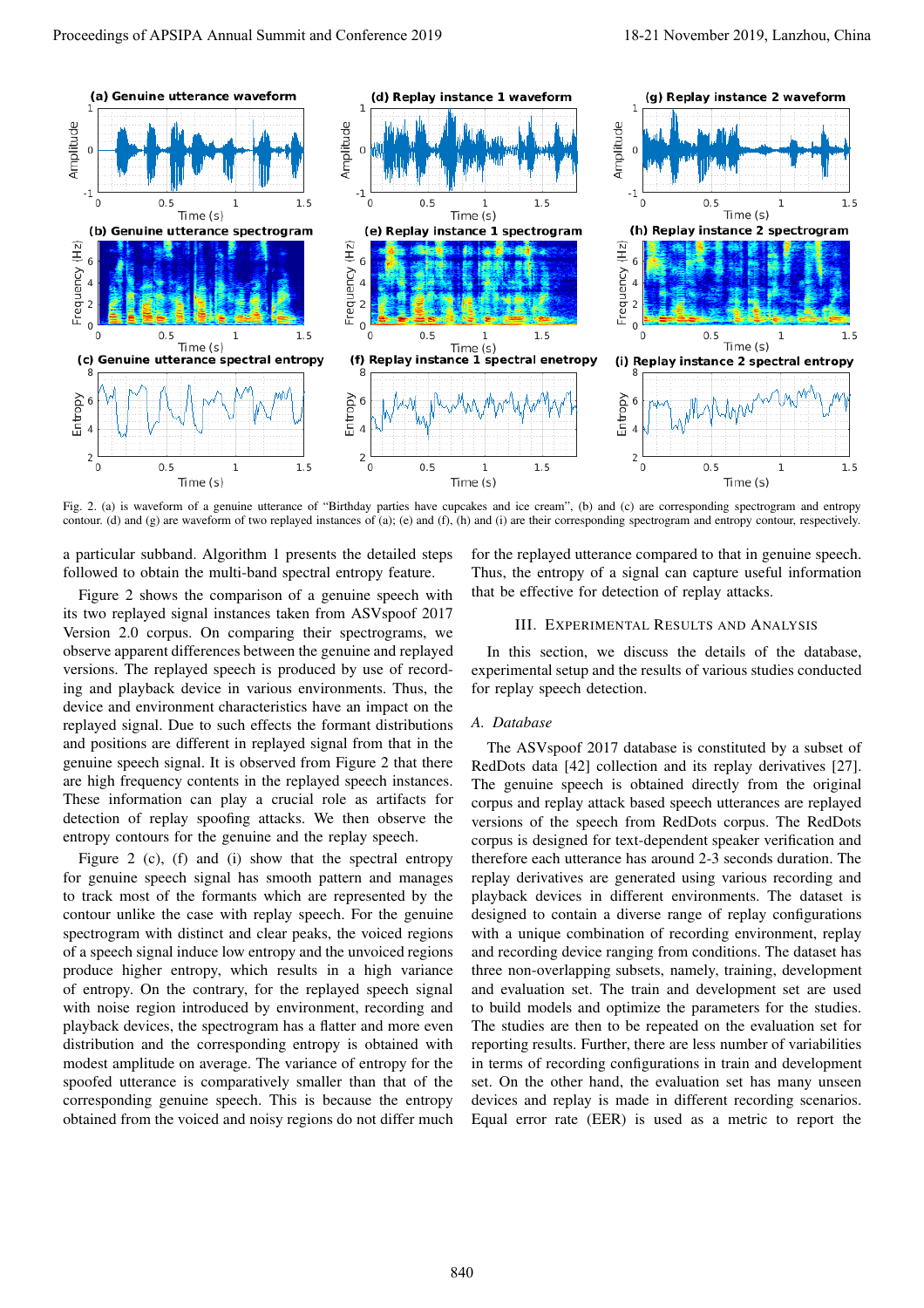TABLE I SUMMARY OF ASVSPOOF 2017 VERSION 2.0 CORPUS [27].

| <b>Database</b> | # Speakers | # Replay              | # Utterances |                |
|-----------------|------------|-----------------------|--------------|----------------|
| <b>Subset</b>   |            | <b>Configurations</b> | Genuine      | <b>Spoofed</b> |
| Train           |            |                       | 1,507        | 1,507          |
| Development     |            |                       | 760          | 950            |
| Evaluation      | 24         |                       | .298         | 12.008         |

performance for replay attack detection. Table I shows the detailed composition of ASVspoof Version 2.0 corpus.

## *B. Experimental Setup*

A baseline system is implemented before considering the system with multi-band spectral entropy feature. The CQCC features with log-energy coefficients are used for the baseline system. The CQCC features are derived using constant-Q transform (CQT) based long-term window transform. It is to be noted that we followed the same configurations while extracting CQCC features as mentioned by the original authors [19], [20]. The studies in [27] showed that GMM based system outperformed the results of i-vector based system. Hence, we have chosen GMM as the test bed for our models. Two GMMs of 512 mixture components are then learned to have models for genuine and replay speech. We note that the examples of the train set are used to build these models that are evaluated on the development set. However, we combined the train and development set examples to learn the models for the studies with evaluation set. Given a test speech, its CQCC features are extracted then log-likelihood is computed with respect to both the models to obtain a log-likelihood ratio. The score thus obtained is compared to a threshold for detecting the replay attacks. Proceeding of APSIPA Annual Summit and Conference 2019<br>
Proceedings of APSIPA Annual Summit and Conference 2019<br>
The conference 2019 in the conference 2019 in the conference 2019<br>
The conference 2019 in the conference 201

In case of multi-band spectral entropy feature, a preemphasis filter is first applied to the speech signal to exploit high frequency information [43]. The speech signal is shortterm processed with 20 ms Hamming window with a shift of 10 ms. We have varied the number of subbands and have fixed as 40 according to the best possible results on the development set. Thus, the static feature dimension of the multi-band spectral entropy feature is 40. The delta  $(\Delta)$  and delta delta ( $\Delta\Delta$ ) features are also extracted for the studies. On top of the extracted features, CMVN is applied to fit it to zero mean and unit variance. Once the features are extracted GMM models are build as explained in the case of baseline system and rest of the system pipeline remains the same.

In this work, we also study the complementary information carried by the spectral entropy feature to that carried by the CQCC features. A score level combination of the results of the two systems are made as given in [44], [45]. We note that the weights of the two systems are learned on the development set and then applied on the evaluation set. The fusion system is expected to provide improved results over the baseline due to the different nature of information carried by each feature.

#### *C. Results and Discussion*

Table II shows the performance of multi-band spectral entropy feature on ASVspoof Version 2.0 corpus. The feature

TABLE II PERFORMANCE IN EER  $(\%)$  of multi-band spectral entropy FEATURE FOR DIFFERENT COEFFICIENT CONFIGURATIONS.

| Configuration               | <b>Development</b> | <b>Evaluation</b> |
|-----------------------------|--------------------|-------------------|
| S                           | 13.55              | 18.06             |
| Л                           | 13.30              | 17.70             |
| ΛΛ                          | 15.70              | 19.61             |
| $S+\Delta$                  | 13.50              | 17.52             |
| $\Delta + \Delta \Delta$    | 14.52              | 18.43             |
| $S + \Delta + \Delta\Delta$ | 13.25              | 18.85             |

TABLE III PERFORMANCE IN EER (%) OF FUSION SYSTEM AND COMPARISON.

| <b>System</b>                      | <b>Development</b> | <b>Evaluation</b> |  |  |  |
|------------------------------------|--------------------|-------------------|--|--|--|
| Multi-band<br>Spectral Entropy     | 13.30              | 17.70             |  |  |  |
| <b>MFCC</b>                        | 18.04              | 20.78             |  |  |  |
| COCC                               | 893                | 12.64             |  |  |  |
| Multi-band Spectral Entropy + CQCC |                    |                   |  |  |  |
| <b>Fusion</b>                      | 7.33               | 11.16             |  |  |  |

is studied for different coefficient configurations. It is found that the configuration  $\Delta$  gives the optimal result on the development set. We have therefore highlighted the results under that setting. This kind of trend to have better results for dynamic coefficients is well supported by previous investigations for different features [19], [20]. Then the CQCC feature based well known system is also evaluated that forms the baseline. Further, we consider another contrast system based on mel frequency cepstral coefficient (MFCC) feature for comparison [46]. Table III reports the results of these three features for comparison. We observe that the multiband spectral entropy feature based system outperforms the system with MFCC features showing importance of entropy information than the traditional way of capturing spectral information. The CQCC based system performs better than the two systems as it contains the long-term signal characteristics.

We then perform the score level fusion of systems with multi-band spectral entropy and CQCC features. The fusion of the two systems is tuned on the development set. Table III shows that the fused system performs the best among three different systems considered. This depicts the complementary nature of information captured by spectral entropy from widely popular CQCC features that is useful for replay attack detection. Further, it confirms the complementary nature of information captured by both the features. The future work will focus on using spectral entropy with long-term features to have improved detection of replay attacks.

#### IV. CONCLUSION

This work focuses on exploring spectral entropy extracted from the subbands as a novel attribute for replay speech detection. The spectral entropy captures the spectral distortions and flatness that are unique for genuine and replay speech. The multi-band spectral entropy feature extracted is used to study the replay attacks using ASVspoof 2017 Version 2.0 database. The studies reveal that the spectral entropy has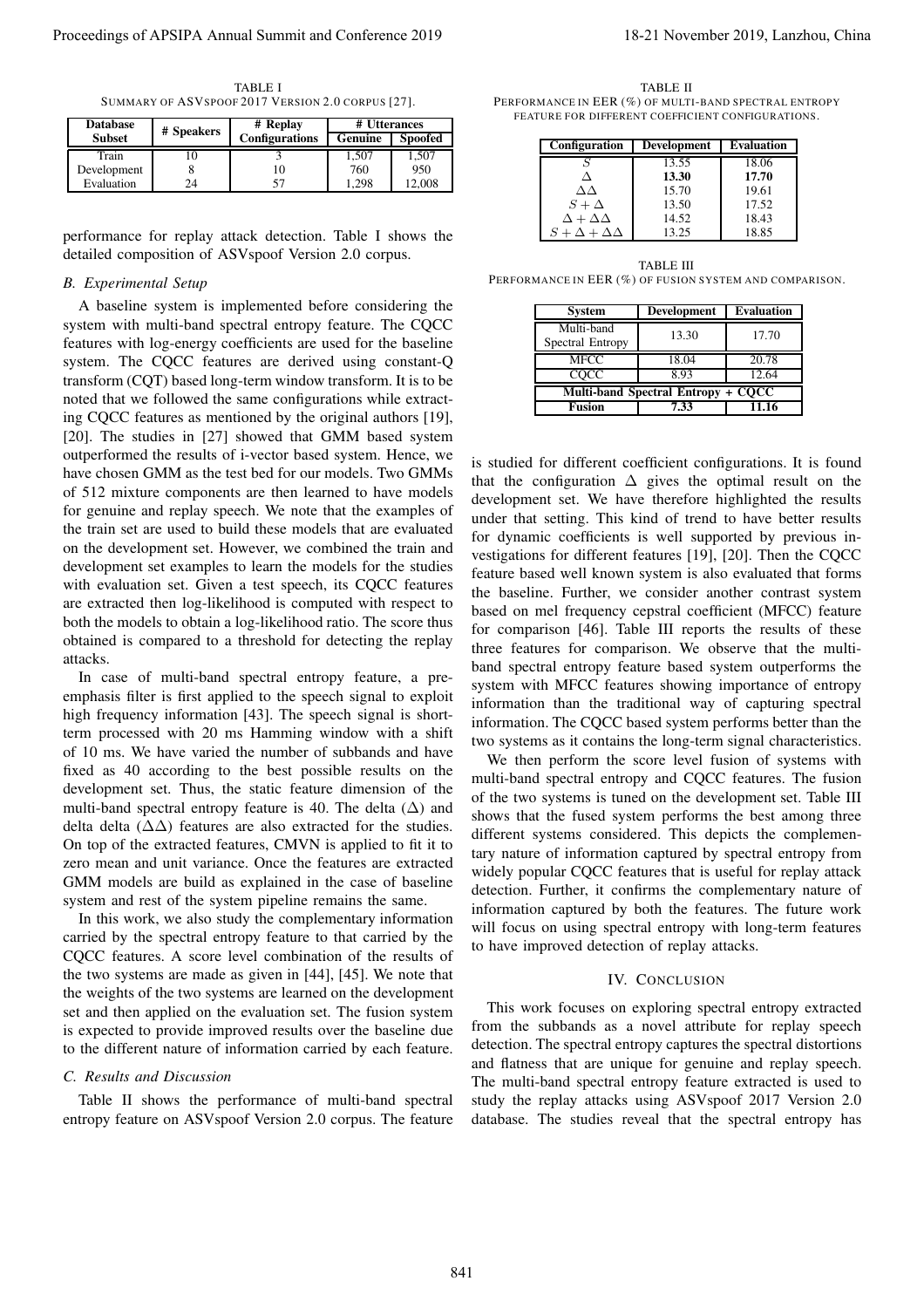definite characteristics to distinguish replay speech from the genuine counterparts. Further, the fusion of such information with long-term COCC features shows fruitful results highlighting its importance for detection of replay attacks.

#### V. ACKNOWLEDGEMENTS

This research is supported by Programmatic Grant No. A1687b0033 from the Singapore Government's Research, Innovation and Enterprise 2020 plan (Advanced Manufacturing and Engineering domain), and as the result of a research collaboration between the Human Language Technology Lab at NUS and Kuai Shang Tong Technology Co. Ltd. The work was carried out as part of the final year project of Yitong Liu during her undergraduate study. Proceeding of APSIPA Annual Summit and Conference 2019<br>
Annual Summit and Conference 2019, Lanzhou, China 842, Lanzhou, China 842, Lanzhou, China 842, Lanzhou, China 842, Lanzhou, China 842, Lanzhou, China 842, Lanzhou, C

#### **REFERENCES**

- [1] J. P. Campbell, "Speaker recognition: a tutorial," *Proceedings of the IEEE*, vol. 85, no. 9, pp. 1437–1462, 1997.
- [2] T. Kinnunen and H. Li, "An overview of text-independent speaker recognition: From features to supervectors," *Speech communication*, vol. 52, no. 1, pp. 12–40, 2010.
- [3] J. H. L. Hansen and T. Hasan, "Speaker recognition by machines and humans: A tutorial review," *IEEE Signal Processing Magazine*, vol. 32, no. 6, pp. 74–99, Nov 2015.
- [4] K.-A. Lee, B. Ma, and H. Li, "Speaker verification makes its debut in smartphone," in *SLTC Newsletter*, February 2013.
- K.-A. Lee, A. Larcher, H. Thai, B. Ma, and H. Li, "Joint application of speech and speaker recognition for automation and security in smart home," in *INTERSPEECH*, 2011, pp. 3317–3318.
- [6] D. Chakrabarty, S. R. M. Prasanna, and R. K. Das, "Development and evaluation of online text-independent speaker verification system for remote person authentication," *International Journal of Speech Technology*, vol. 16, no. 1, pp. 75–88, 2013.
- [7] S. Dey, S. Barman, R. K. Bhukya, R. K. Das, Haris B C, S. R. M. Prasanna, and R. Sinha, "Speech biometric based attendance system," in *National Conference on Communications (NCC) 2014, IIT Kanpur*, 2014.
- [8] R. K. Das, S. Jelil, and S. R. M. Prasanna, "Development of multilevel speech based person authentication system," *Journal of Signal Processing Systems*, vol. 88, no. 3, pp. 259–271, Sep 2017.
- [9] S. Jelil, A. Shrivastava, R. K. Das, S. R. M. Prasanna, and R. Sinha, "SpeechMarker: a voice based multi-level attendance application," in *Interspeech 2019*, 2019.
- [10] Z. Wu, N. Evans, T. Kinnunen, J. Yamagishi, F. Alegre, and H. Li, "Spoofing and countermeasures for speaker verification: A survey," *speech communication*, vol. 66, pp. 130–153, 2015.
- [11] M. Sahidullah, H. Delgado, M. Todisco, T. Kinnunen, N. Evans, J. Yamagishi, and K.-A. Lee, *Introduction to Voice Presentation Attack Detection and Recent Advances*. Cham: Springer International Publishing, 2019, pp. 321–361.
- [12] J. Villalba and E. Lleida, "Preventing replay attacks on speaker verification systems," in *International Carnahan Conference on Security Technology (ICCST) 2011*, pp. 1–8.
- [13] ——, "Detecting replay attacks from far-field recordings on speaker verification systems," in *Biometrics and ID Management*. Springer, 2011, pp. 274–285.
- [14] Z. Wu, S. Gao, E. S. Chng, and H. Li, "A study on replay attack and anti-spoofing for text-dependent speaker verification," in *Proc. Asia-Pacific Signal Information Processing Association Annual Summit and Conference (APSIPA ASC)*, 2014.
- [15] A. Paul, R. K. Das, R. Sinha, and S. R. M. Prasanna, "Countermeasure to handle replay attacks in practical speaker verification systems," in *International Conference on Signal Processing and Communications (SPCOM) 2016*, June 2016, pp. 1–5.
- [16] J. Gaka, M. Grzywacz, and R. Samborski, "Playback attack detection for text-dependent speaker verification over telephone channels," *Speech Communication*, vol. 67, pp. 143 – 153, 2015.
- [17] Z. Wu, J. Yamagishi, T. Kinnunen, C. Hanili, M. Sahidullah, A. Sizov, N. Evans, M. Todisco, and H. Delgado, "ASVspoof: The automatic speaker verification spoofing and countermeasures challenge," *IEEE Journal of Selected Topics in Signal Processing*, vol. 11, no. 4, pp. 588–604, June 2017.
- [18] T. Kinnunen, M. Sahidullah, H. Delgado, M. Todisco, N. Evans, J. Yamagishi, and K. A. Lee, "The ASVspoof 2017 challenge: Assessing the limits of replay spoofing attack detection," in *Proc. Interspeech 2017*, 2017, pp. 2–6.
- [19] M. Todisco, H. Delgado, and N. Evans, "Constant Q cepstral coefficients: A spoofing countermeasure for automatic speaker verification," *Computer Speech & Language*, vol. 45, pp. 516–535, 2017.
- [20] ——, "A new feature for automatic speaker verification anti-spoofing: Constant Q cepstral coefficients," in *Odyssey 2016*, 2016, pp. 283–290.
- [21] R. Font, J. M. Espn, and M. J. Cano, "Experimental analysis of features for replay attack detection results on the ASVspoof 2017 challenge," in *Proc. Interspeech 2017*, 2017, pp. 7–11.
- [22] S. Jelil, R. K. Das, S. R. M. Prasanna, and R. Sinha, "Spoof detection using source, instantaneous frequency and cepstral features," in *Proc. Interspeech 2017*, 2017, pp. 22–26.
- [23] H. A. Patil, M. R. Kamble, T. B. Patel, and M. H. Soni, "Novel variable length teager energy separation based instantaneous frequency features for replay detection," in *Proc. Interspeech 2017*, 2017, pp. 12–16.
- [24] M. Witkowski, S. Kacprzak, P. elasko, K. Kowalczyk, and J. Gaka, "Audio replay attack detection using high-frequency features," in *Proc. Interspeech 2017*, 2017, pp. 27–31.
- [25] K. Srinivas, R. K. Das, and H. A. Patil, "Combining phase-based features for replay spoof detection system," in *International Symposium on Chinese Spoken Language Processing (ISCSLP)*, Taipei, Taiwan, 2018, pp. 151–155.
- [26] K. Sriskandaraja, G. Suthokumar, V. Sethu, and E. Ambikairajah, "Investigating the use of scattering coefficients for replay attack detection," in *Asia-Pacific Signal and Information Processing Association Annual Summit and Conference (APSIPA ASC) 2017*, Dec 2017, pp. 1195–1198.
- [27] H. Delgado, M. Todisco, M. Sahidullah, N. Evans, T. Kinnunen, K. A. Lee, and J. Yamagishi, "ASVspoof 2017 Version 2.0: meta-data analysis and baseline enhancements," in *ODYSSEY 2018, The Speaker and Language Recognition Workshop, June 26-29, 2018, Les Sables d'Olonne, France*, Les Sables d'Olonne, France, 2018.
- [28] D. A. Reynolds and R. Rose, "Robust text-independent speaker identification using gaussian mixture speaker models," *IEEE Transactions on Speech and Audio Processing*, vol. 3, no. 1, pp. 72–83, Jan 1995.
- [29] N. Dehak, P. Kenny, R. Dehak, P. Dumouchel, and P. Ouellet, "Front-end factor analysis for speaker verification," *IEEE Transactions on Audio, Speech, and Language Processing*, vol. 19, no. 4, pp. 788–798, May 2011.
- [30] S. Furui, "Cepstral analysis technique for automatic speaker verification," *IEEE Transactions on Acoustics, Speech and Signal Processing*, vol. 29, no. 2, pp. 254–272, Apr 1981.
- [31] J. Yang, R. K. Das, and H. Li, "Extended constant-Q cepstral coefficients for detection of spoofing attacks," in *Asia-Pacific Signal and Information Processing Association Annual Summit and Conference (APSIPA ASC)*, Honolulu, Hawaii, 2018, pp. 1024–1029.
- [32] G. Suthokumar, V. Sethu, C. Wijenayake, and E. Ambikairajah, "Modulation dynamic features for the detection of replay attacks," in *Interspeech*, 2018, pp. 691–695.
- [33] R. K. Das and H. Li, "Instantaneous phase and excitation source features for detection of replay attacks," in *Asia-Pacific Signal and Information Processing Association Annual Summit and Conference (APSIPA ASC)*, Honolulu, Hawaii, 2018, pp. 1030–1037.
- [34] J. Yang and R. K. Das, "Low frequency frame-wise normalization over constant-q transform for playback speech detection," *Digital Signal Processing*, vol. 89, pp. 30 – 39, 2019.
- [35] R. K. Das, J. Yang, and H. Li, "Long range acoustic features for spoofed speech detection," in *Interspeech 2019*, 2019.
- [36] ——, "Long range acoustic and deep features perspective on ASVspoof 2019," in *Automatic Speech Recognition Understanding Workshop (ASRU) 2019 (Submitted)*, 2019.
- [37] C. E. Shannon, "A mathematical theory of communication," *Bell system technical journal*, vol. 27, no. 3, pp. 379–423, 1948.
- [38] P. Renevey and A. Drygajlo, "Entropy based voice activity detection in very noisy conditions," in *Seventh European Conference on Speech Communication and Technology*, 2001.